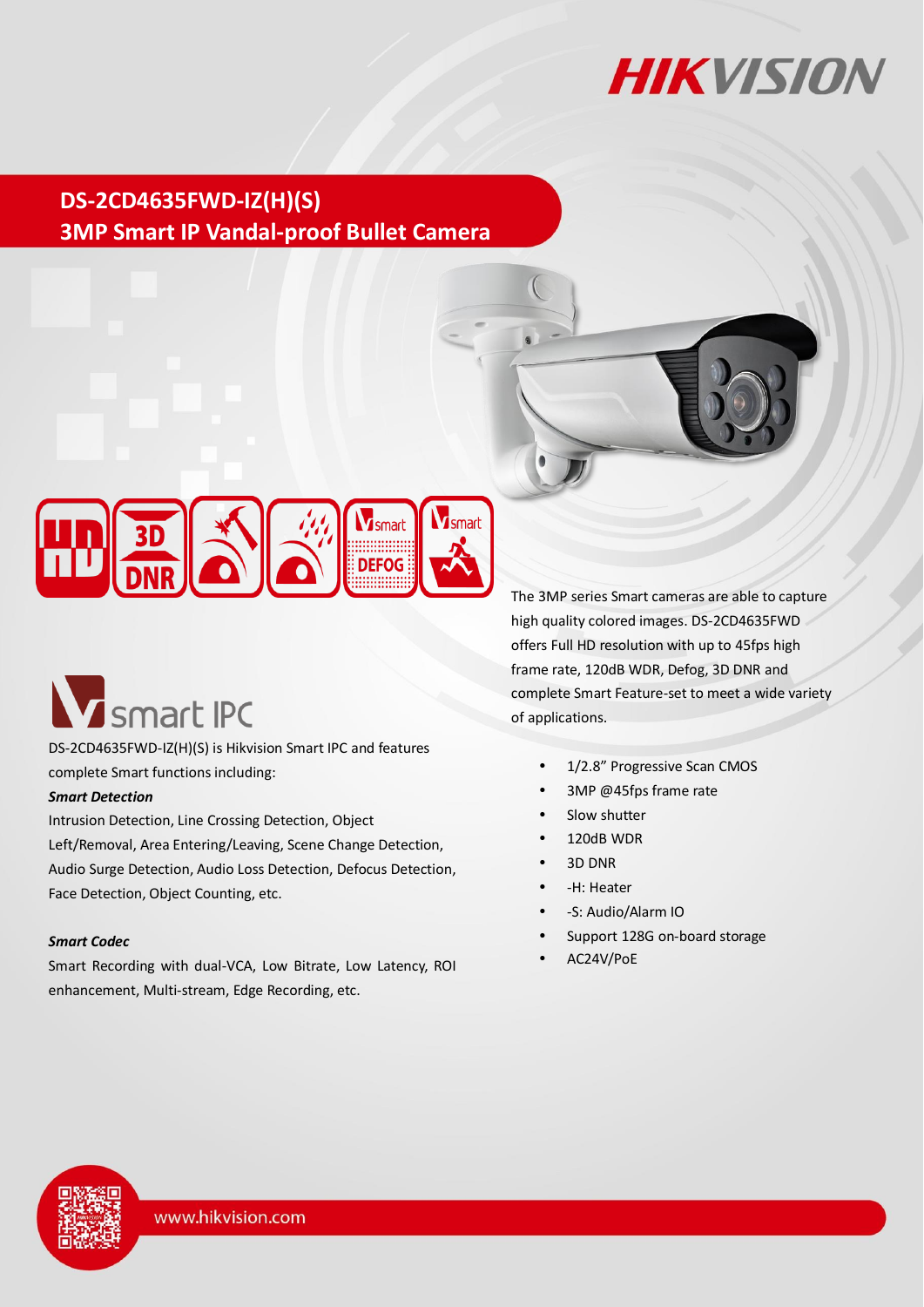### **Key Features**

#### **Smart**

- 6 behavior analysis, 4 exception detections, 1 recognition, 1 statistic function.
- Smart recording: Support edge recording and dual-VCA.
- **Smart encoding: Support low bit rate; low latency; ROI enhance encoding**
- **Smart lens options: AF lens**

#### **Image**

- HD 2048×1536@45fps
- **O** Support suitable for environment as corridor.
- Support regional cropping, details can be seen with low bandwidth.
- Code smoothness setting for different requirements of image quality and fluency.
- Support H.264+/H.264/MJPEG video compression, multi-level video quality configuration; support Basic/Main/High Profile H.264 encoding complexity.
- Multiple OSD color: Black & white self-adaptive; Custom
- **120dB WDR is supportable for backlight environment.**
- Support defog, BLC, HLC.

#### **Infrared**

- Irradiation distance is up to 50m(2.8-12mm)/120m(8-32mm)
- Smart IR, prevent over-exposure in close distance

#### **System**

- Support ONVIF (profile S/profile G), ISAPI protocol.
- Support three streams, and Support 20 channels live view at the same time.
- AF automatic fast focus, maintain focused during zooming
- Smart heater for starting in extra low temperature (-H optional)
- Anti-surge, anti-static, IP66 & IK10 protection level.

#### **Interface**

- Support standard 128G Micro SD/SDHC/SDXC card storage.
- Support 10M/100M/1000M Ethernet Port.
- Support Audio I/O (-S).
- Support Alarm I/O (-S)

#### **Security**

- Support three-level user authentication management, user and password authorization, IP address filtering and anonymous access.
- Support security certificate as HTTPS; support creating certificate.
- Basic and digest authentication is supportable in IE configuration
- Lock user IP for many times error login

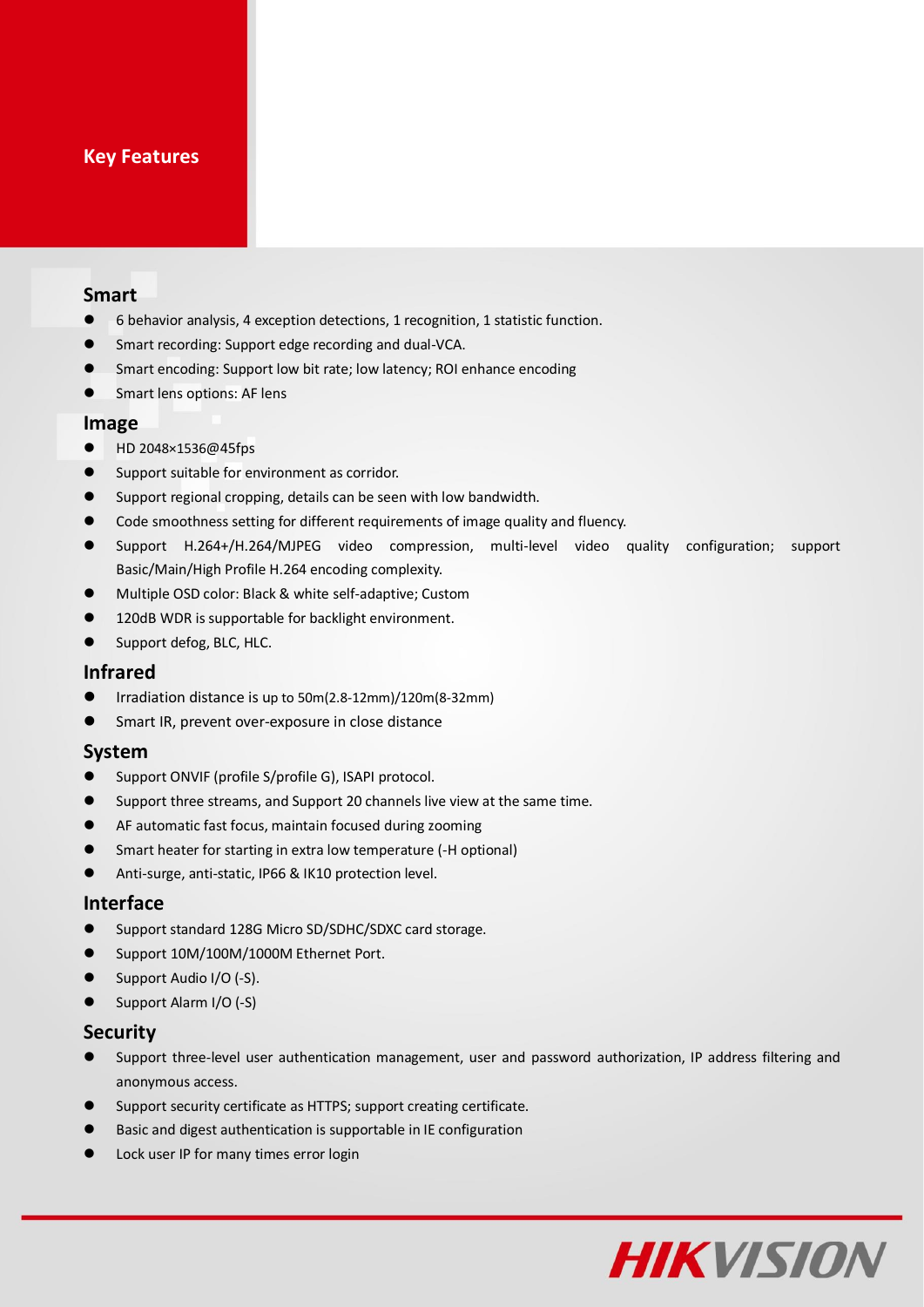# **DS-2CD4635FWD-IZ(H)(S) 3MP Smart Network Bullet Camera**



## **Specification**

| Camera                      |                                                                                                                                                                                                        |
|-----------------------------|--------------------------------------------------------------------------------------------------------------------------------------------------------------------------------------------------------|
| <b>Image Sensor</b>         | 1/2.8" Progressive Scan CMOS                                                                                                                                                                           |
| Min. Illumination           | 0.005 Lux @(F1.2,AGC ON), 0.007 Lux @(F1.4,AGC ON), 0 Lux with IR                                                                                                                                      |
| <b>Shutter Speed</b>        | $1s \sim 1/100,000s$                                                                                                                                                                                   |
| Slow Shutter                | Support                                                                                                                                                                                                |
| Lens                        | 2.8-12mm @ F1.4, horizontal FOV 95° to 36.5°, vertical FOV 69.5° to 27.2°, diagonal FOV 125° to 45.5°<br>8-32mm @ F1.4, horizontal FOV 30° to 10°, vertical FOV 22.5° to 7.5°, diagonal FOV 38° to 12° |
| Auto-iris                   | DC drive                                                                                                                                                                                               |
| Day & Night                 | IR cut filter with auto switch                                                                                                                                                                         |
| <b>WDR</b>                  | 120dB                                                                                                                                                                                                  |
| <b>Compression Standard</b> |                                                                                                                                                                                                        |
| Video Compression           | H.264+/H.264/ MJPEG                                                                                                                                                                                    |
| H.264 Type                  | Baseline Profile / Main Profile / High Profile                                                                                                                                                         |
| Video Bit Rate              | $32$ Kbps $-16$ Mbps                                                                                                                                                                                   |
| Audio<br>Compression(-S)    | G.711/G.722.1/G.726/MP2L2                                                                                                                                                                              |
| Audio Bit Rate(-S)          | 64Kbps(G.711) / 16Kbps(G.722.1) / 16Kbps(G.726) / 32-128Kbps(MP2L2)                                                                                                                                    |
| <b>Image</b>                |                                                                                                                                                                                                        |
| Max. Resolution             | 2048×1536                                                                                                                                                                                              |
| Frame Rate                  | 50Hz: 45fps(2048 × 1536), 50fps@(1920 × 1080, 1280 x 720)<br>60Hz: 45fps(2048 × 1536), 60fps@(1920 × 1080, 1280 x 720)                                                                                 |
| <b>Third Stream</b>         | Independent with Main Stream and Sub Stream, up to<br>50/60Hz: 10fps@1280 ×720                                                                                                                         |
| Image Enhancement           | BLC/3D DNR/ROI/Defog                                                                                                                                                                                   |
| <b>Image Setting</b>        | Saturation, Brightness, Contrast, Sharpness adjustable by client software or web browser                                                                                                               |
| <b>Regional Cropping</b>    | Support                                                                                                                                                                                                |
| Day/Night Switch            | Auto/Schedule/Triggered by Alarm In                                                                                                                                                                    |
| Picture Overlay             | LOGO picture can be overlaid on video with 128x128 24bit bmp format                                                                                                                                    |
| <b>Network</b>              |                                                                                                                                                                                                        |
| <b>Network Storage</b>      | NAS (Support NFS, SMB/CIFS), ANR                                                                                                                                                                       |
| Alarm Trigger               | Motion detection, Tampering alarm, Network disconnect, IP address conflict, Storage exception                                                                                                          |
| Protocols                   | TCP/IP, UDP, ICMP, HTTP, HTTPS, FTP, DHCP, DNS, DDNS, RTP, RTSP, RTCP, PPPOE, NTP, UPnP, SMTP, SNMP,<br>IGMP, 802.1X, QoS, IPv6, Bonjour                                                               |
| Security                    | User Authentication, Watermark, IP address filtering, Anonymous access                                                                                                                                 |
| Standard                    | ONVIF(PROFILE S, PROFILE G), ISAPI                                                                                                                                                                     |
| <b>Interface</b>            |                                                                                                                                                                                                        |
| Audio (-S)                  | 1-ch 3.5 mm audio in (Mic in/Line in)/out interface                                                                                                                                                    |
| Communication<br>Interface  | 1 RJ45 10M/100M/1000M Ethernet port, 1 RS-485 interface                                                                                                                                                |
| Alarm (-S)                  | 1 input, 1 output (up to DC24V 1A or AC110V 500mA)                                                                                                                                                     |
| On-board storage            | Built-in Micro SD/SDHC/SDXC slot, up to 128 GB                                                                                                                                                         |
| <b>Reset Button</b>         | Yes                                                                                                                                                                                                    |